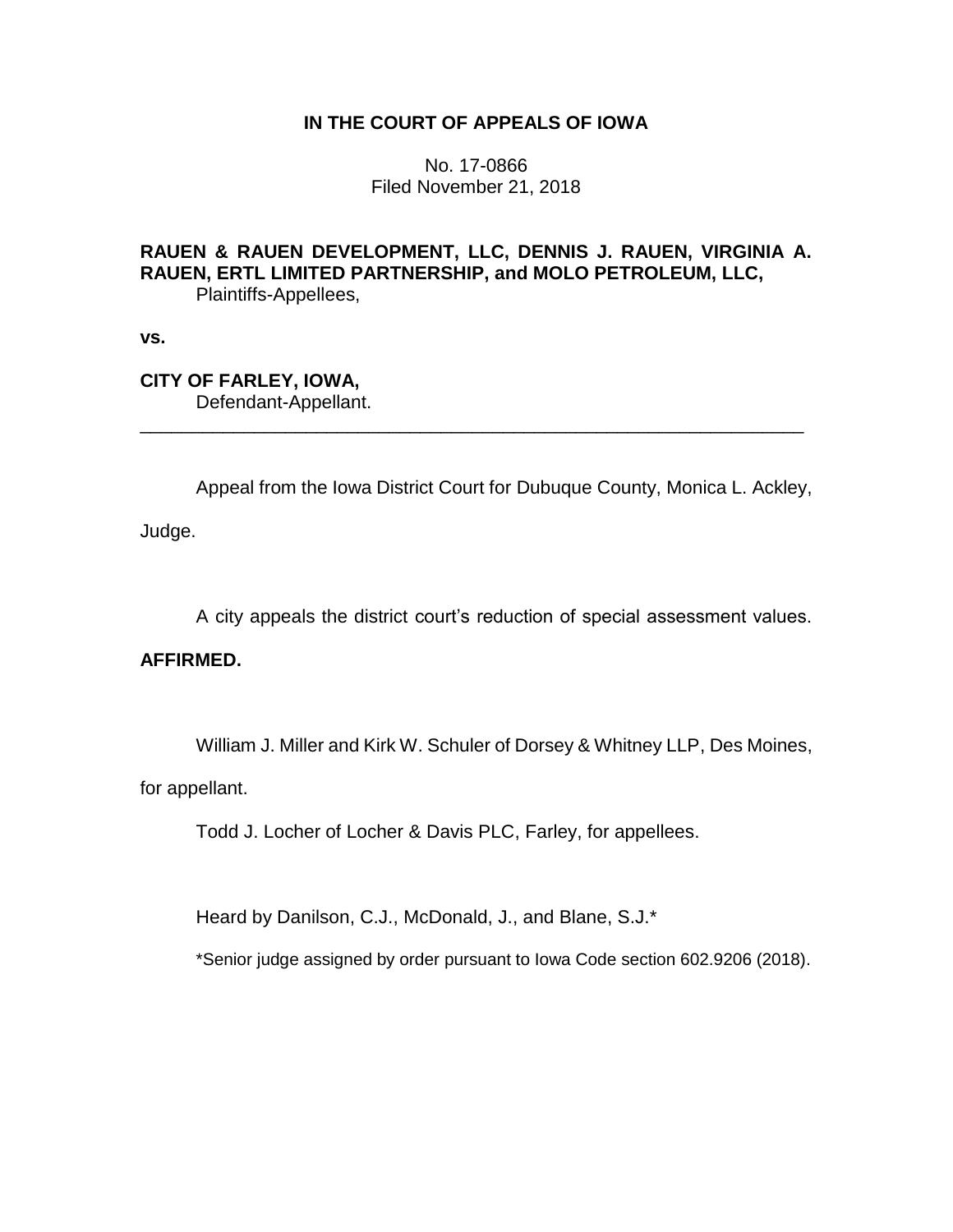#### **McDONALD, Judge.**

The City of Farley specially assessed certain property owners for the costs of road and storm sewer improvements made in the city's industrial-business district. The project included widening a roadway, adding a paved shoulder and curb to the roadway, and improving the storm sewer along the roadway. The city specially assessed the property owners abutting the roadway at a rate of fifty-five dollars per linear foot of property running along the improved roadway. Some property owners, including Ertl Limited Partnership, Rauen & Rauen Development LLC, Molo Petroleum, and Dennis and Virginia Rauen challenged the special assessment in district court. The district court found the property owners had been assessed in excess of the special benefits received from the project and reduced the assessments. The City timely filed this appeal.

The Code governs special assessments. Iowa Code section 384.61 (2015) requires "[t]he total cost of a public improvement . . . be assessed against all lots within the assessment district in accordance with the special benefits conferred upon the property, and not in excess of such benefits." An assessment is capped at twenty-five percent of the value of the land improved. *See Horak Prairie Farm, L.P. v. City of Cedar Rapids*, 748 N.W.2d 504, 507 (Iowa 2008).

Challenges to special assessments are reviewed de novo. *See id.* at 506. "We will give weight to, but we are not bound by, the district court's findings." *Gray v. City of Indianola*, 797 N.W.2d 112, 117 (Iowa 2011). We presume "assessments are correct and do not exceed the special benefit[s] received" by the assessed parties. *See id.* The property owners bear the burden of showing the special assessment is excessive. *See id.* However, "[a] property owner cannot generally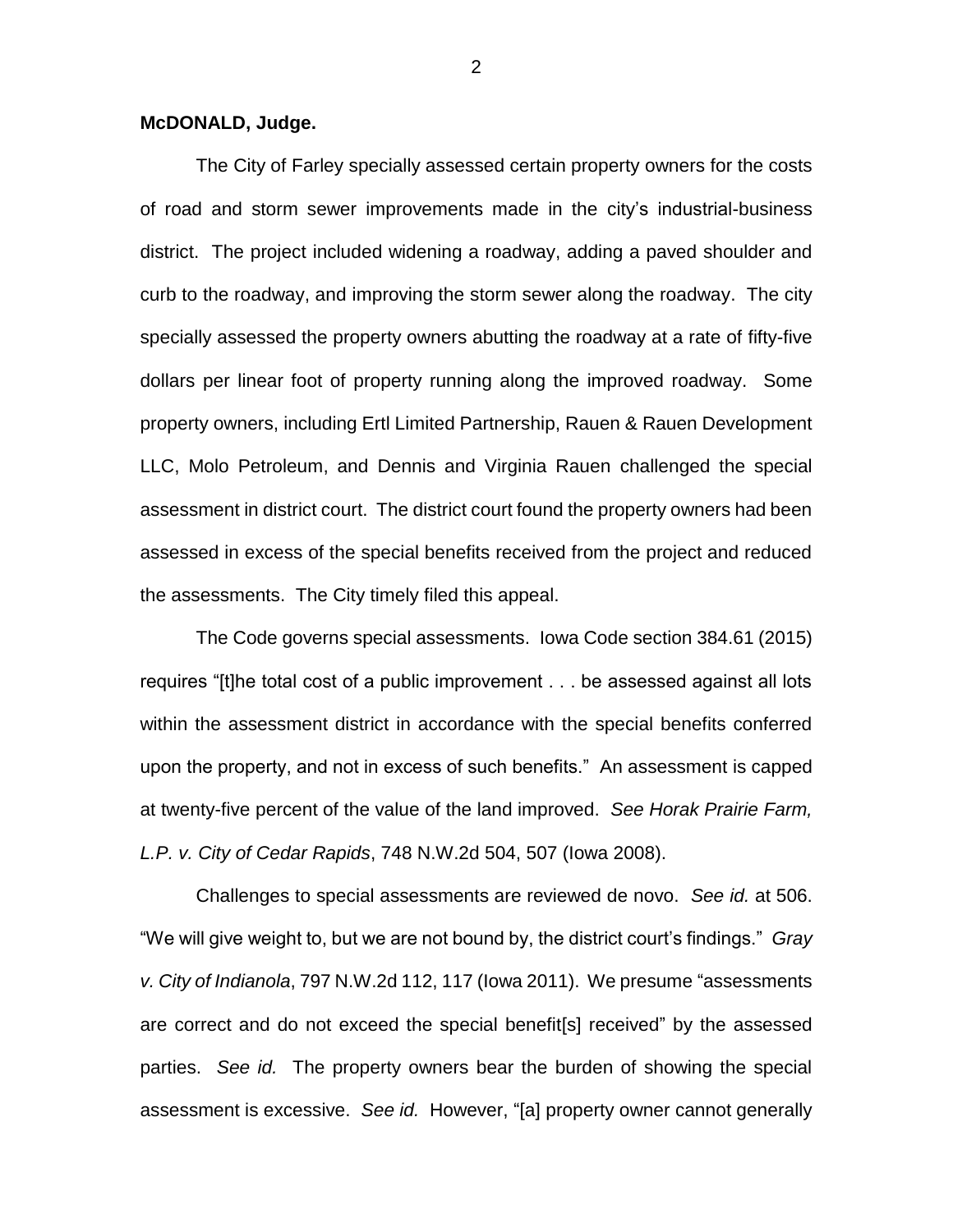argue that he has not received any benefit from a public improvement; rather, a property owner must show that the benefit received was not as great as that determined by the city." *Horak Prairie Farm*, 748 N.W.2d at 507. Because mathematical certainty is not possible, "we must rely on approximations to determine the correct amount of the assessment." *Gray*, 797 N.W.2d at 117. Ultimately, the court must consider "whether the assessment 'represents a fair proportional part of the total cost.'" *Horak Prairie Farm*, 748 N.W.2d at 507 (quoting *Rood v. City of Ames*, 60 N.W.2d 227, 238 (Iowa 1953)).

From the outset, according to the evidence, the project was ill-conceived. The industrial-business district is isolated on the outskirts of the city. The city did not initiate the project in response to any professional study, such as a waterdrainage study or traffic study. Instead, the city initiated the project because of some concern the roadway was deteriorating. The city widened the road and added curb and gutter to match a small segment of the roadway in front of one of the businesses in the industrial-business area. Specifically, a construction company abutting the roadway had added a curb and gutter to the roadway immediately in front of its business.

Given the genesis of the project, it is unsurprising the project generated very little, if any, benefit for assessed property owners. The property owners testified the project failed to provide them with meaningful improvements. None of the owners had any prior issue with tire rutting on their properties from vehicles turning in, therefore, the shoulder apron provided no benefit. None benefitted from the increased turning radius provided by the widened street. Those who had some water drainage issues received no relief upon the project's completion. The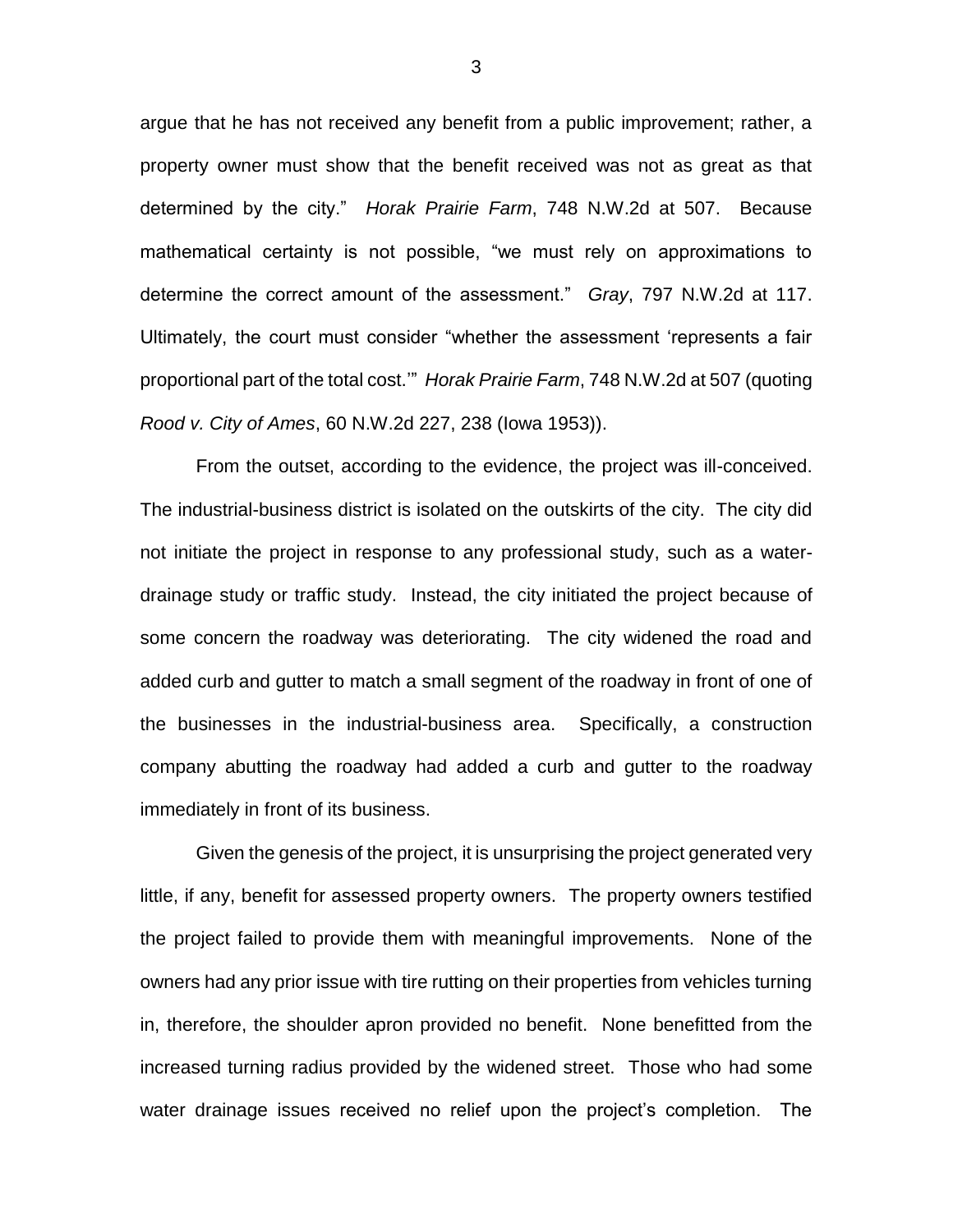testimony shows the water drainage issues actually increased after the completion of the improvement.

The property owners' testimony was bolstered by their expert witness, Harold Smith, a former city engineer of the City of Des Moines, who testifies regularly in these types of proceedings. *See, e.g., Gray*, 797 N.W.2d at 114. Smith testified the owners received only a de minimis benefit from the project. The project did not reduce noise. The project did not reduce roadway dust. The project did not improve police or fire access to the industrial-business district. The project did not improve the ability to remove snow or ice. The project did not improve water drainage. The project did not reduce ditch maintenance. The project did not improve street parking. The project widened the roadway, however, the widening was excessive and not useful because the city did not widen the road enough to add additional traffic lanes. Smith did testify the property owners received a minimal special benefit in the form of increased market value of the properties due to the aesthetic improvement from the added curb and gutter.

Given the lack of benefits from the project, Smith opined the project was best classified as a curb and gutter installation. Smith testified the Flint formula is commonly used to determine the special benefits associated with a project of this type. *See id.* at 114 n.4. (discussing the Flint formula). Smith testified, without objection, the appropriate formula in this case as follows: "One-and-a-half feet of curb and gutter times the lineal feet of a frontage for the property . . . which gives you square feet, divided by nine, gives you square yards, times \$44.50 a square yard." He again testified to the formula, without objection, describing it as "[th]e area, the frontage times one-and-a-half foot of curb and gutter times the \$44.50 a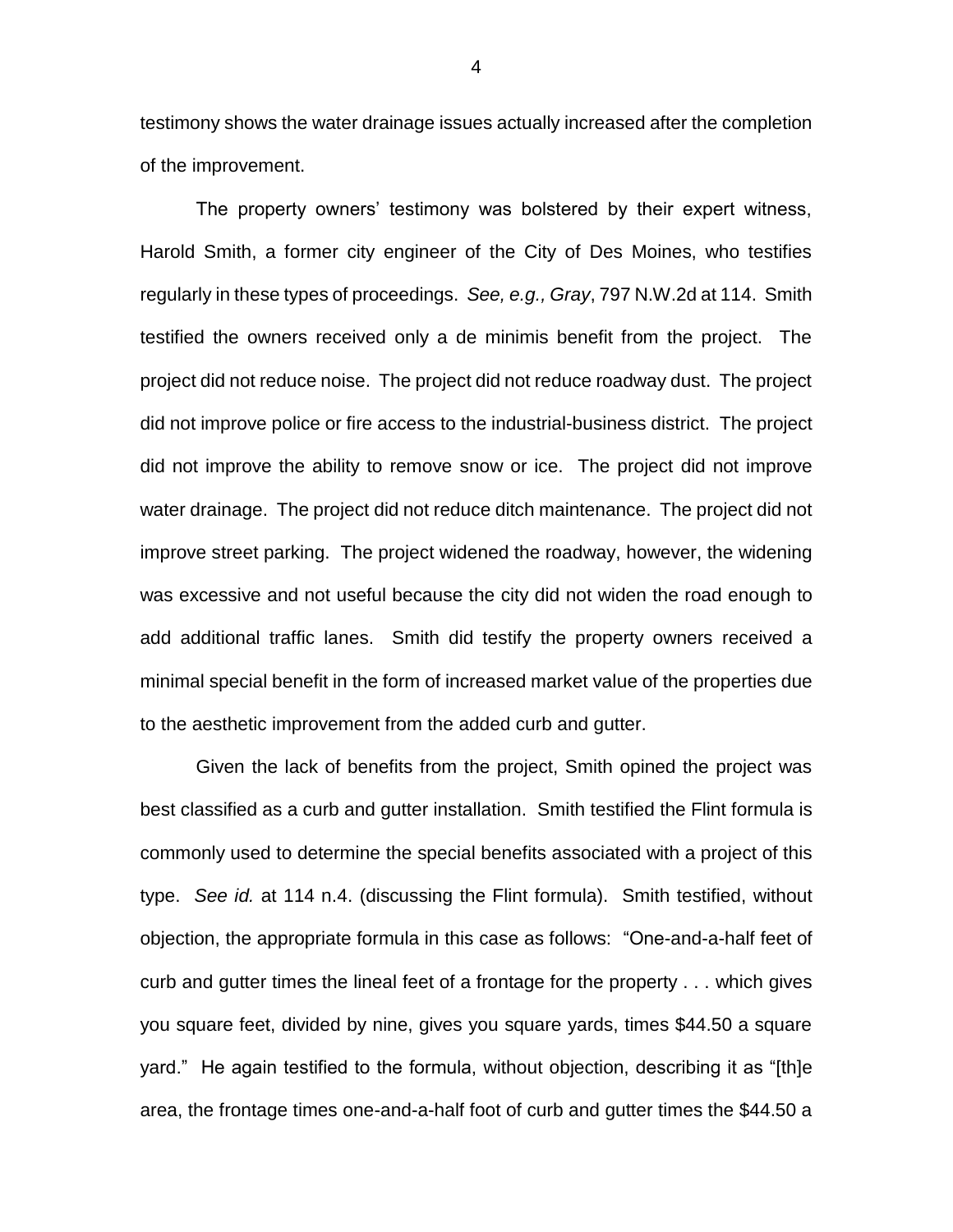yard." While Smith testified about the formula, he did not provide any testimony regarding the specific dollar amounts derived from applying the formula to the various properties in this case. The data regarding the amount of linear feet of frontage for each assessed property was admitted into evidence without objection.

The city contends the court should not have considered Smith's formula because it was not disclosed prior to trial. However, the city did not object to Smith's testimony regarding the formula. Error is not preserved. *See Van Iperen v. Van Bramer*, 392 N.W.2d 480, 486 (Iowa 1986) (concluding challenge to expert testimony was not preserved when counsel failed to object to question or move to strike an answer).

In contrast to Smith's formula used to calculate the special benefit and appropriate assessment, the city's assessment appears to bear no relationship to the special benefit conferred by the project. We need not go into the details, but the record reflects the city council held numerous meetings regarding this project and the special assessment. It is a fair summary of the evidence to state the city backed into an assessment determination not based on special benefit to the property owners but instead based on how much of the cost the city wanted to pass along to the property owners. In other words, the primary driver of the assessment was the city's budget and not the property owners' benefit.

Given the two valuation models presented to the district court, on de novo review, we cannot conclude the district court erred in crediting Smith's testimony and assessment formula. The district court applied the formula to the evidence and determined the special benefit conferred by the project. The district court then determined the city's special assessment exceeded each of the property owners'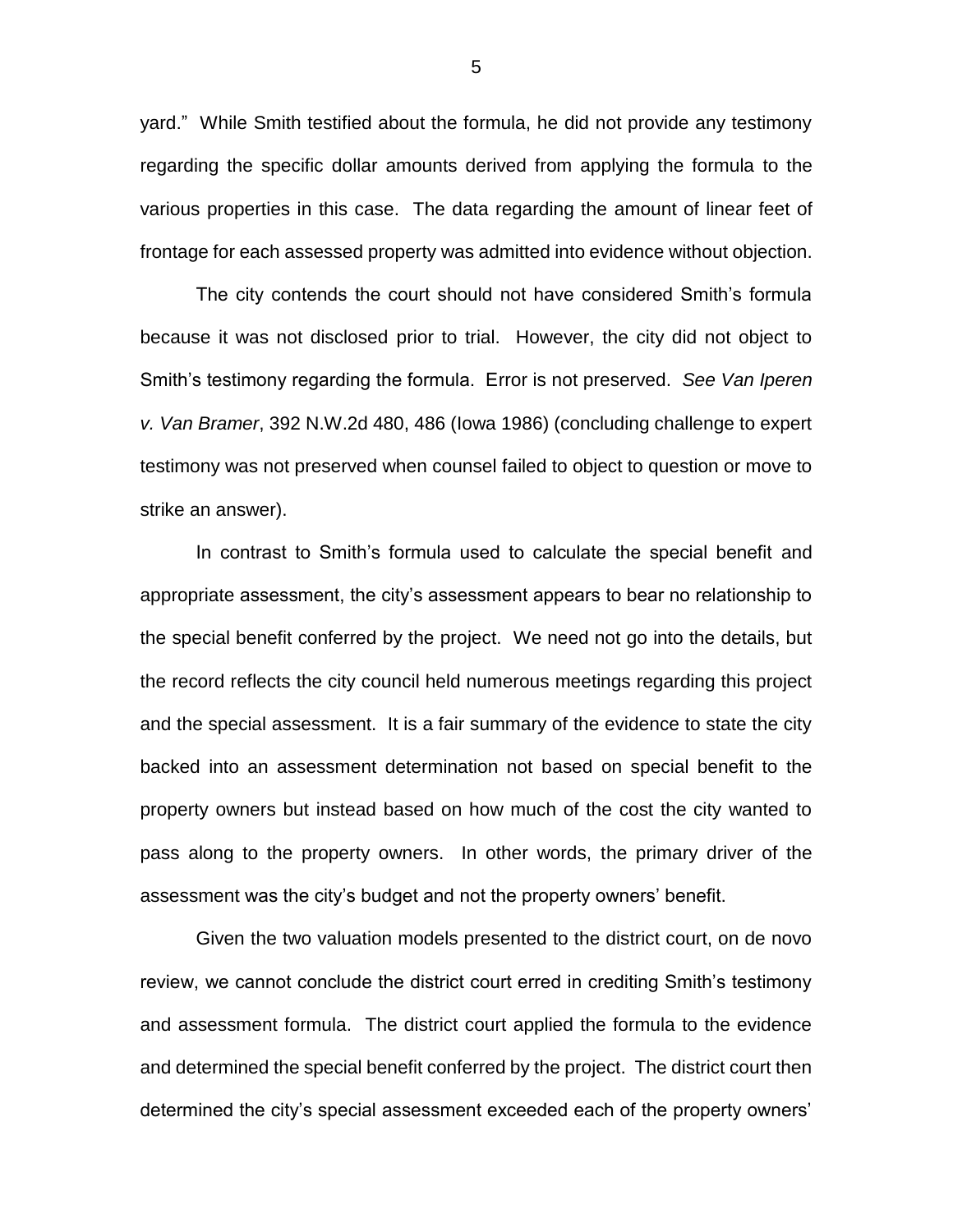respective special benefit received. The district court reduced the special assessment appropriately.

The district court's calculation of the special benefit is not without controversy. The property owners attached to their post-trial brief what they called an exhibit. The exhibit was a table showing the application of Smith's formula to the facts of this case and the resulting values. The district court's assessment findings corresponded to the values set forth in the property owners' post-trial exhibit. The city contends the district court's consideration of the post-trial exhibit constitutes reversible error because the record was closed. Under the facts and circumstances of this case, we disagree. Here, Smith testified regarding his formula to calculate the special benefit and assessment. The city did not object to the testimony. Here, the data regarding the linear feet of frontage for each assessed property was in evidence without objection. The property owners' exhibit was nothing more than a table that summarized the evidence and performed the arithmetic for the district court. It would have been no different if the property owners had inserted the table into the brief and not labeled the table an exhibit. In addition, the district court could have performed the same task based on the evidence.

In conclusion, the property owners successfully demonstrated the special assessments exceeded the resulting special benefits, requiring a reduction of the special assessments. We have considered each of the city's arguments, whether or not set forth explicitly herein, and none entitle the city to relief.

#### **AFFIRMED.**

Danilson, C.J., concurs; Blane, S.J., concurs specially.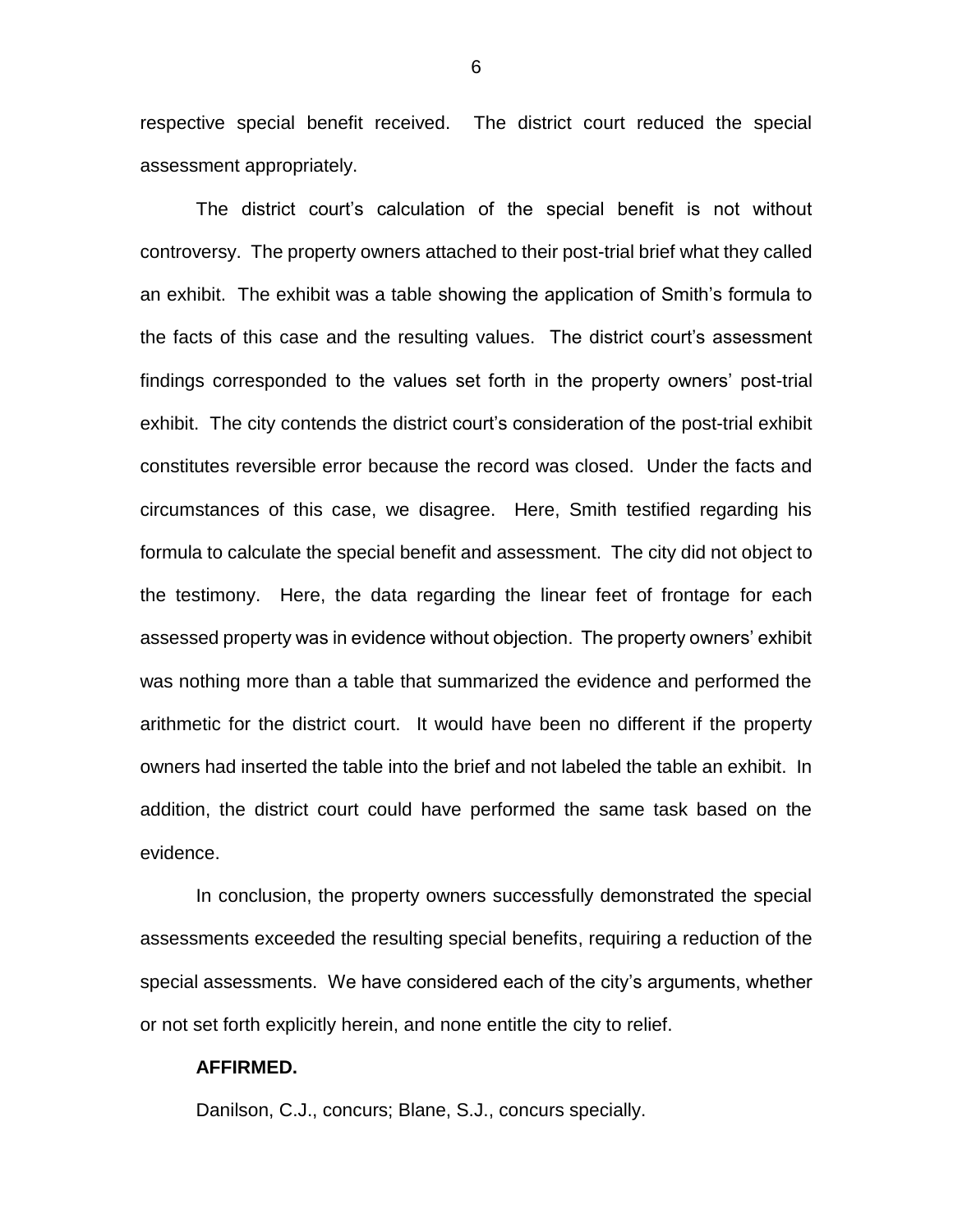**BLANE, Senior Judge** (concurring specially)

I concur with the majority opinion, but write to explain my reasoning. The City relies on several arguments to justify their assessment to the abutting property owners. Under scrutiny, these arguments do not stand up. First, the City contends that its assessment based on \$55 per lineal frontage foot constitutes the special benefit received by the owners from the project. The City had proposed the \$55 per lineal foot as the assessment when the project was in its planning stage. The City decided on this same amount when the project was completed and continually referred to it as a "lineal foot" assessment based on each owner's frontage foot to the road. As noted by the majority, a purely "lineal foot" assessment does not comport with the law. The City never established a relationship between the special benefit and the \$55 per lineal foot assessed to the various properties.

Second, the City argues that it expanded the project and increased the overall cost at the request of the property owners, who then complained and challenged the assessment. The problem with the City's argument is that the property owners made their proposals regarding expanding the project during preliminary negotiations with the City, which would have ended in an agreement where the property owners and City would each pay for the project 50/50. The City rejected the owners' proposal, abandoned the negotiations and proceeded with the statutory assessment process. The City was under no obligation to expand the project and its argument that the expanded project somehow automatically constituted a special benefit because it was suggested by the owners is unacceptable. The City was still obligated to establish the project as completed